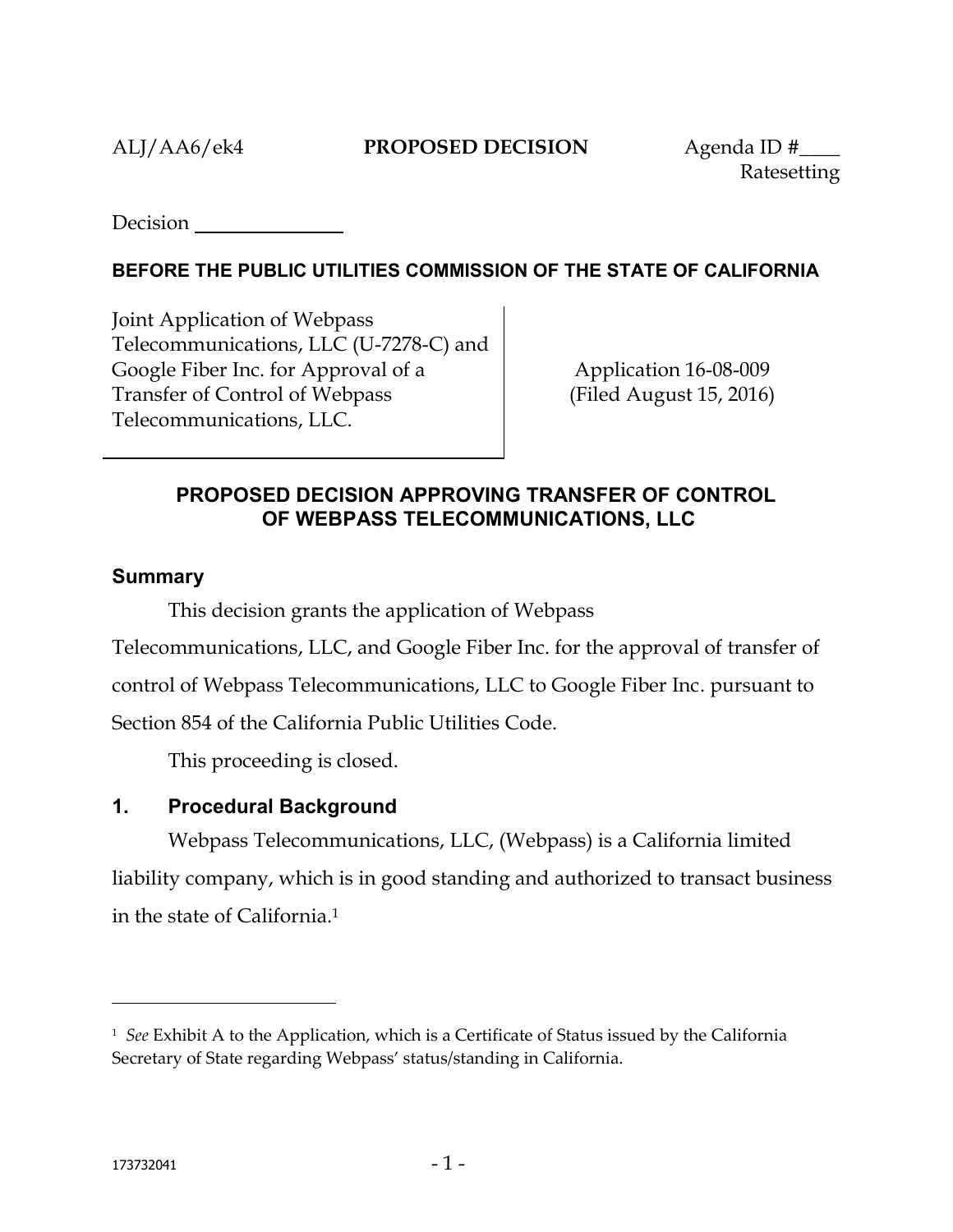In Decision (D.) 15-04-011, the Commission granted Webpass a Certificate of Public Convenience and Necessity (CPCN) to provide full facilities-based and resold local exchange telecommunications services, and interexchange service in California as a non-dominant interexchange carrier (NDIEC). With the CPCN, the Commission issued Webpass Utility Identification Number U-7278-C.

Webpass is wholly-owned by Charles Barr, <sup>2</sup> and based on its CPCN, Webpass is authorized to provide full facilities-based and resold competitive local exchange service throughout the service territories of Pacific Bell Telephone Company d/b/a AT&T California (AT&T), Citizens Telecommunications Company of California, Inc. d/b/a Frontier Communications of California (Citizens),<sup>3</sup> and Consolidated Communications of California Company (Consolidated)4, and full facilities-based and resold interexchange service in California. Webpass' principal place of business is located at 267 8th Street, San Francisco, CA 94103.

## **2. The Application and Proposed Transaction**

Google Fiber, Inc. Google Fiber, Inc. (Google Fiber) is a Delaware corporation that is in good standing in California, and is authorized to transact business in the state of California.5 Google Fiber is a wholly-owned subsidiary

<sup>2</sup> See Attachment 1 to this decision.

<sup>3</sup> This includes the former Verizon California Inc.'s territory.

<sup>4</sup> Webpass was authorized in the former territory of SureWest Telephone, formerly known as Roseville Telephone Company. In 2012, pursuant to D.12-06-004, SureWest Telephone was acquired by Consolidated Communications Inc. On January 1, 2016, SureWest Telephone changed its name to Consolidated Communications of California Company.

<sup>5</sup> *See* Exhibit B to the Application, which contains documents issued by the California Secretary of State regarding Google Fiber's qualification and status/standing in California.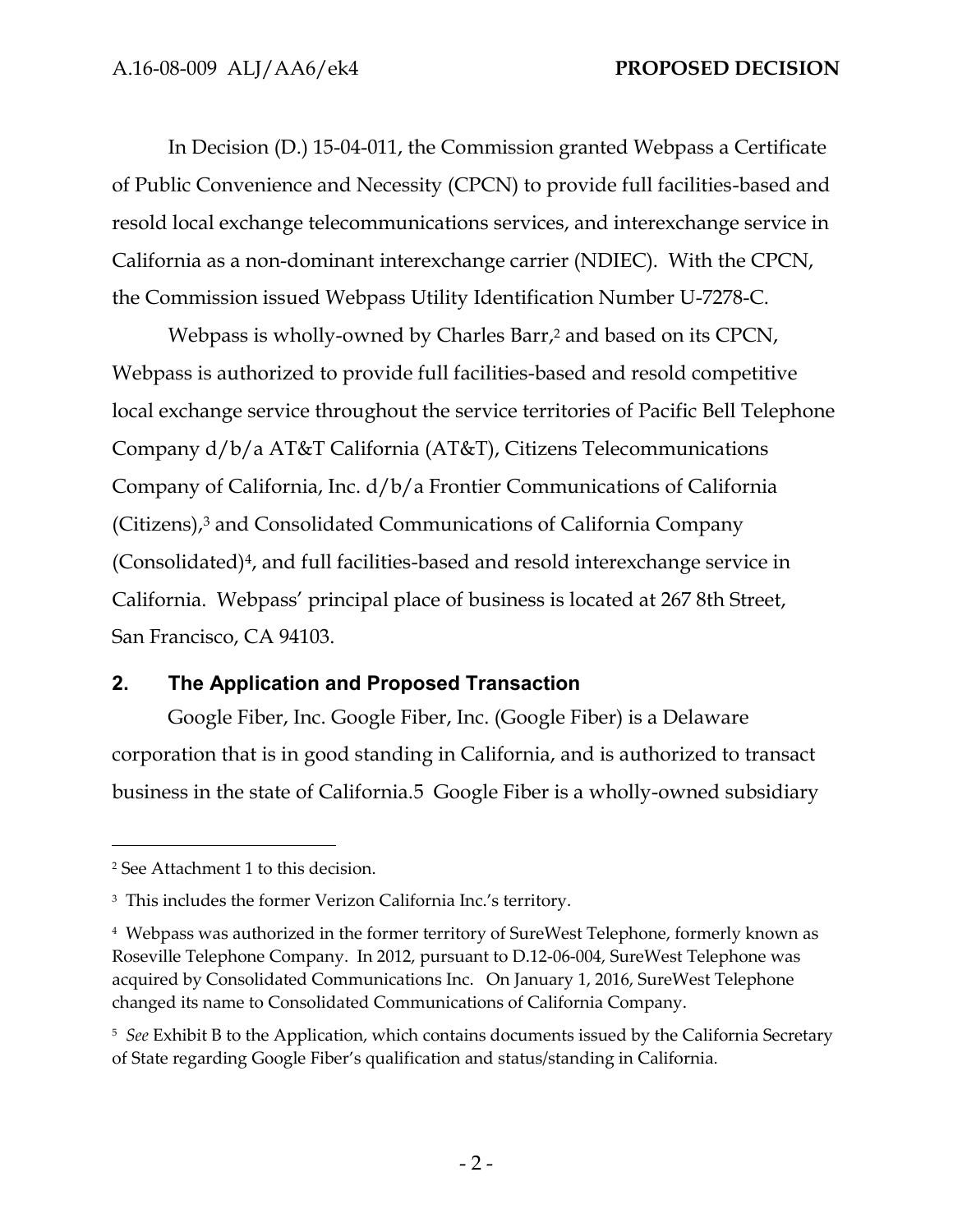of Google Inc., which itself is a wholly-owned subsidiary of Alphabet Inc., a publicly-traded company.6 Based on the Application, Google Fiber provides an array of services to its customers including high-speed Internet, television, and interconnected VoIP services. Google Fiber's principal offices are at 1600 Amphitheatre Parkway, Mountain View, California 94043.

On June 22, 2016, Webpass and Google Fiber (collectively, "Joint Applicants") executed an "Original Equity Interest Purchase Agreement," under which Google Fiber will acquire Webpass, and Webpass will become a whollyowned subsidiary of Google Fiber.

On August 15, 2016, the Joint Applicants filed Application (A.) 16-08-009 (Application) with the Commission, and submitted the June 22, 2016 Original Equity Interest Purchase Agreement (Original Purchase Agreement) with the Application in order to obtain Commission Approval for the proposed transfer of control of Webpass to Google Fiber.

On August 22, 2016, the Joint Applicants submitted an Amended and Restated Equity Interest Purchase Agreement (Amended Purchase Agreement) dated August 16, 2016, requesting that the June 22, 2016 Original Purchase Agreement be substituted/replaced with the Amended Purchase Agreement. According to the Joint Applicants, the Amended Purchase Agreement supersedes the Original Purchase Agreement in entirety. 7

<sup>6</sup> See Attachment 2 to this decision.

<sup>7</sup> The request to replace the Original Purchase Agreement with the Amended Purchase Agreement has been evaluated, and the request is granted as further discussed below. Accordingly, any references to "Purchase Agreement" in this decision are to the Amended and Restated Equity Interest Purchase Agreement dated August 16, 2016.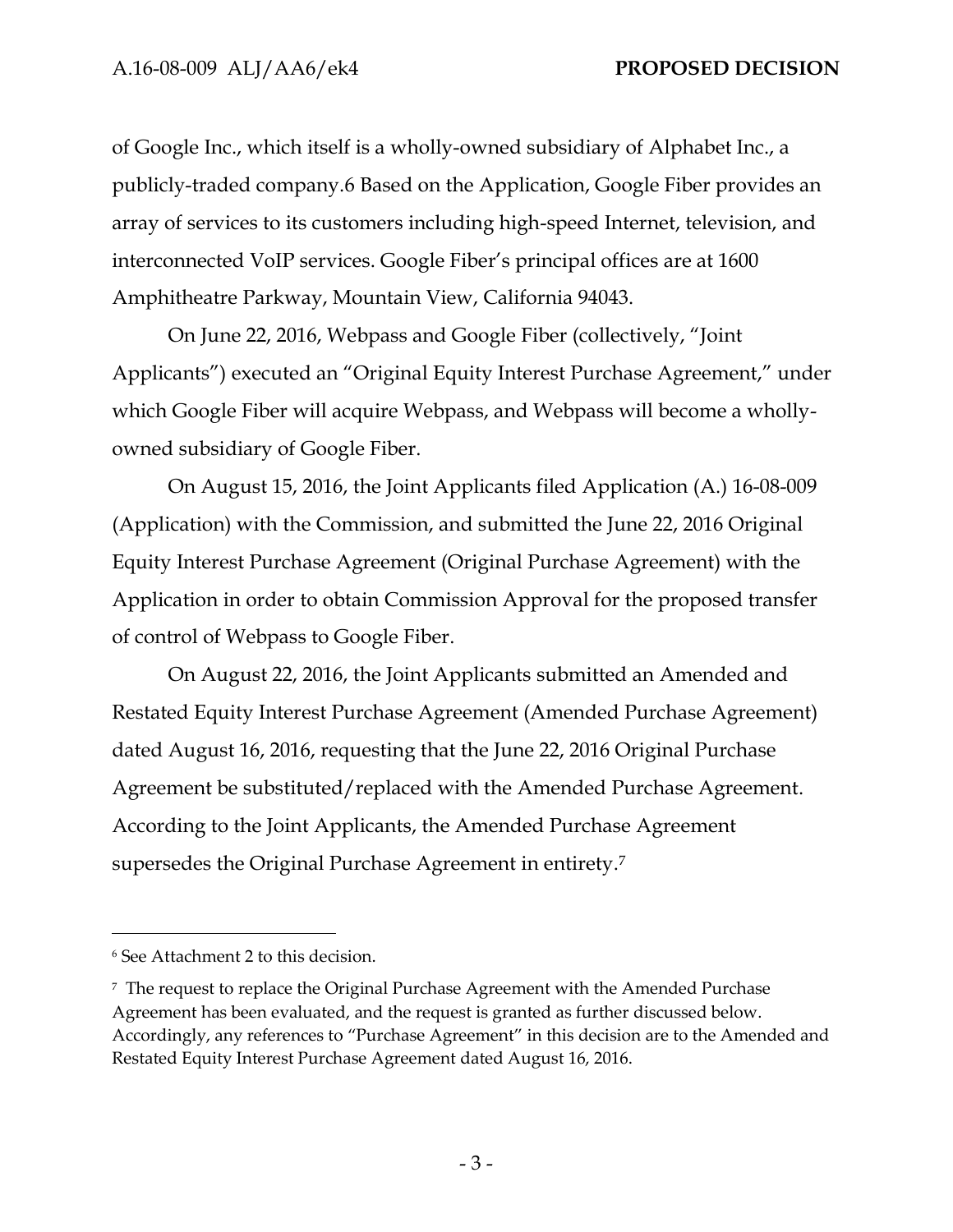Based on their Application, the Joint Applicants seek Commission authorization for a transfer of ownership and control of Webpass to Google Fiber pursuant to the Purchase Agreement dated August 16, 2016. Upon approval by the Commission, Webpass will become a wholly-owned subsidiary of Google Fiber, and Google Fiber will exercise managerial, technical, and financial control over Webpass and its authorized CPCN operations.<sup>8</sup>

Regarding the CPCN operations, the Application provides that Google Fiber is well-qualified managerially, technically, and financially to obtain and exercise control over Webpass. In addition, after the transaction is consummated Google Fiber will retain "the well-qualified management and operations teams of Webpass," according to the Application. Thus, the Joint Applicants argue that the transfer of control of Webpass to Google Fiber will not result in immediate changes to the day-to-day operations of Webpass, and will not adversely affect any current Webpass' operations in California.

The Application was initially protested by the National Diversity Coalition (NDC).9 However, on January 6, 2017, NDC withdrew its protest and requested that it be permitted to withdraw as a party in this proceeding. The Administrative Law Judge (ALJ) granted NDC's request on January 9, 2017, and accordingly this Application became uncontested.

## **2.1. Requested Authority**

This Application was submitted pursuant to Public Utilities Code Section 854. According to California Public Utilities Code Section 854(a), a company

<sup>8</sup> See Attachments 3 to this Decision.

<sup>9</sup> NDC's filed its protest on September 19, 2016.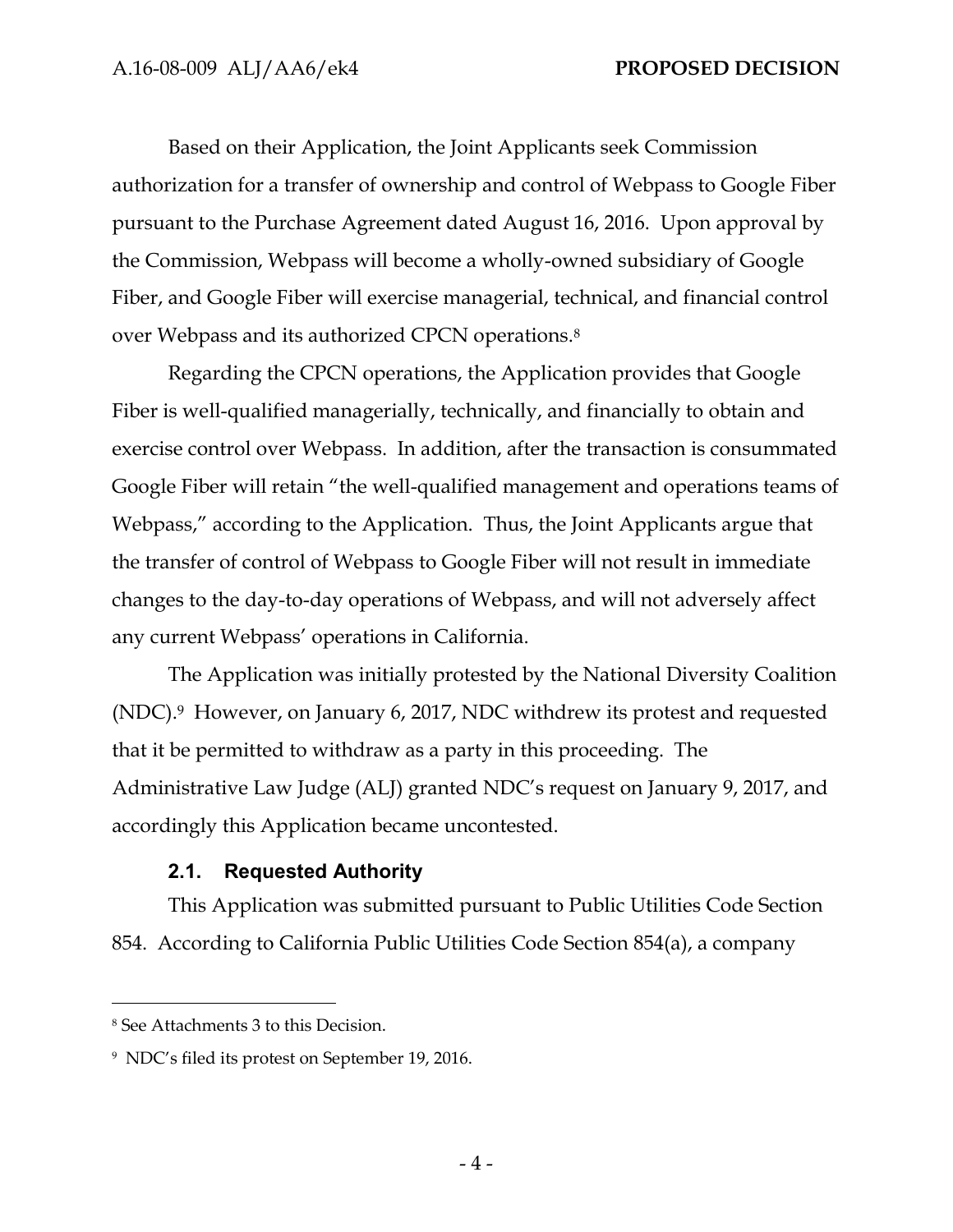must seek authorization from the Commission before such company can "merge, acquire, or control either directly or indirectly any public utility organized and doing business in this state . . ." The purpose of Section 854(a) and related sections is to enable the Commission to review proposed transactions and to take action in the public interest, as a condition of the merger, acquisition or transfer of control, before any transfer of public utility authority is consummated.<sup>10</sup> Absent prior Commission approval, Section 854(a) provides the transaction is "void and of no effect."

In addition, the Commission has established that an applicant seeking approval to take control of a holder of a CPCN must, itself, meet the requirements for a CPCN under Public Utilities Code Section 1001. That is, as confirmed in D.15-07-015:

Where a company that does not possess a CPCN desires to acquire control of a company or companies that do possess a CPCN, the Commission will apply the same requirements to the acquiring company as would be applied to an initial applicant seeking a CPCN.<sup>11</sup>

Accordingly, in this Application, Google Fiber must demonstrate that it independently meets the requirements for obtaining a CPCN under Public Utilities Code Section 1001, as if it were a CPCN applicant.

## **2.2. Compliance with Rule 3.6**

The California Public Utilities Commission's Rules of Practice and Procedure, Rule 3.6<sup>12</sup> sets forth requirements for approving an application to

<sup>10</sup> *See* San Jose Water Co. (1916) 10 CRC 56.

<sup>11</sup> *See* D.15-07-015 at 4.

<sup>12</sup> Title 20, California Code of Regulations; hereinafter, Rule or Rules.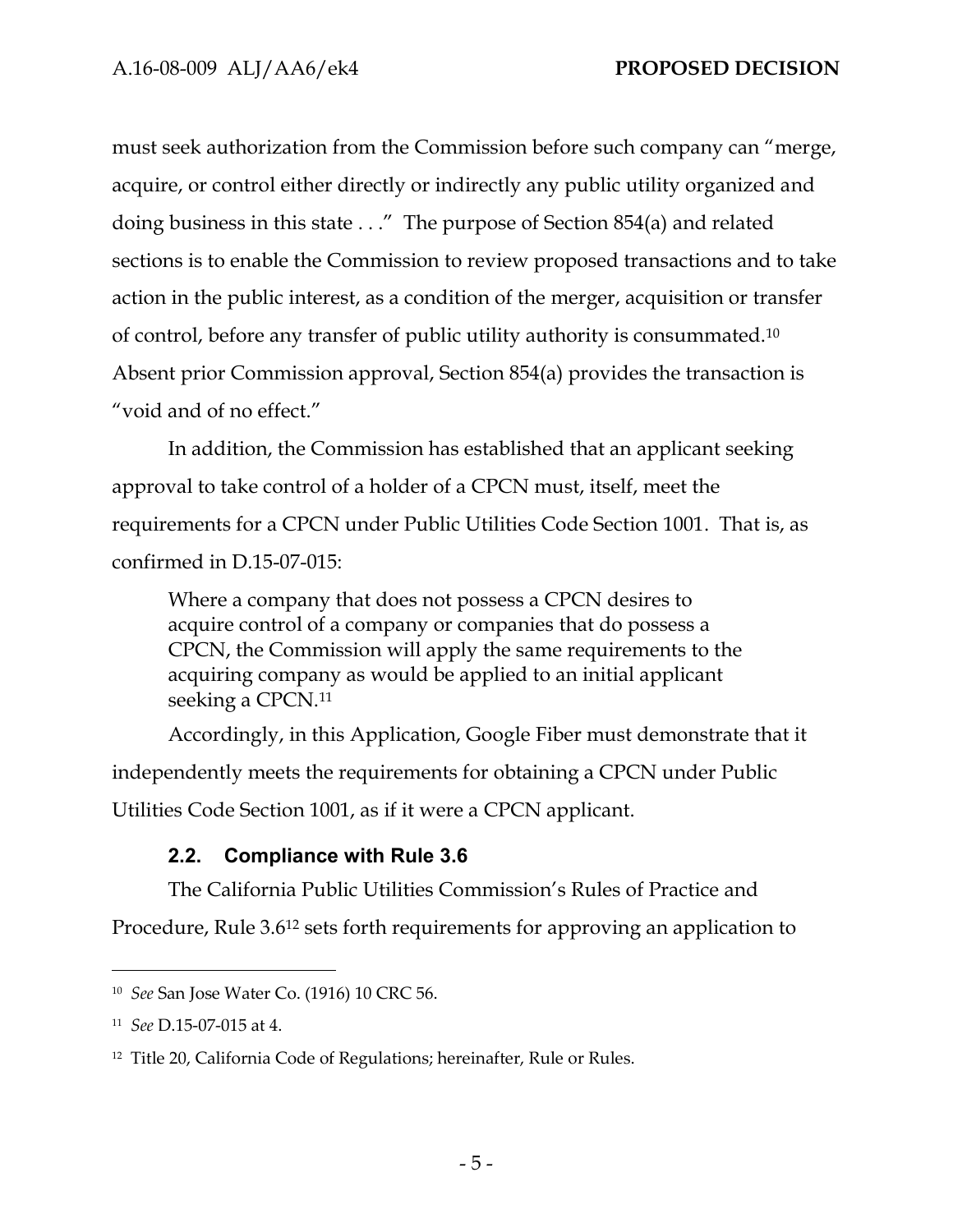$\overline{a}$ 

acquire or control a utility. As further discussed below, this Application complies with those requirements.

The most recent financial statements from the Annual Report on Form 10-K for the fiscal year ended December 31, 2015, for Alphabet Inc. (parent to Google Fiber, through Google Inc.) was submitted with the Application as Exhibit E. The financial information submitted demonstrated that Google Fiber meets the Commission's financial requirements for a CPCN.

In addition (as noted above), the Joint Applicants submitted a copy of the Purchase Agreement with their Application. The full terms and conditions of the proposed transfer of control, including the purchase price, are contained in the confidential Purchase Agreement submitted with the Application as Amended Exhibit C.<sup>13</sup>

Pursuant to Rule 3.6, the Purchase Agreement was duly executed by the Joint Applicants, who are parties to the proposed transfer of control of Webpass, and the Purchase Agreement contains all information required to be provided under Rule 3.6. More specifically, the Purchase Agreement describes the nature of the transaction, and other relevant terms, and provides that subsequent to obtaining all applicable regulatory approvals, Google Fiber will take control of Webpass and its CPCN operations. Accordingly, we conclude that this Application complies with the requirements of Rule 3.6.

<sup>&</sup>lt;sup>13</sup> Pursuant to the motion of the Joint Applicants, confidential Exhibit C has been withdrawn, and replaced with confidential Amended Exhibit C.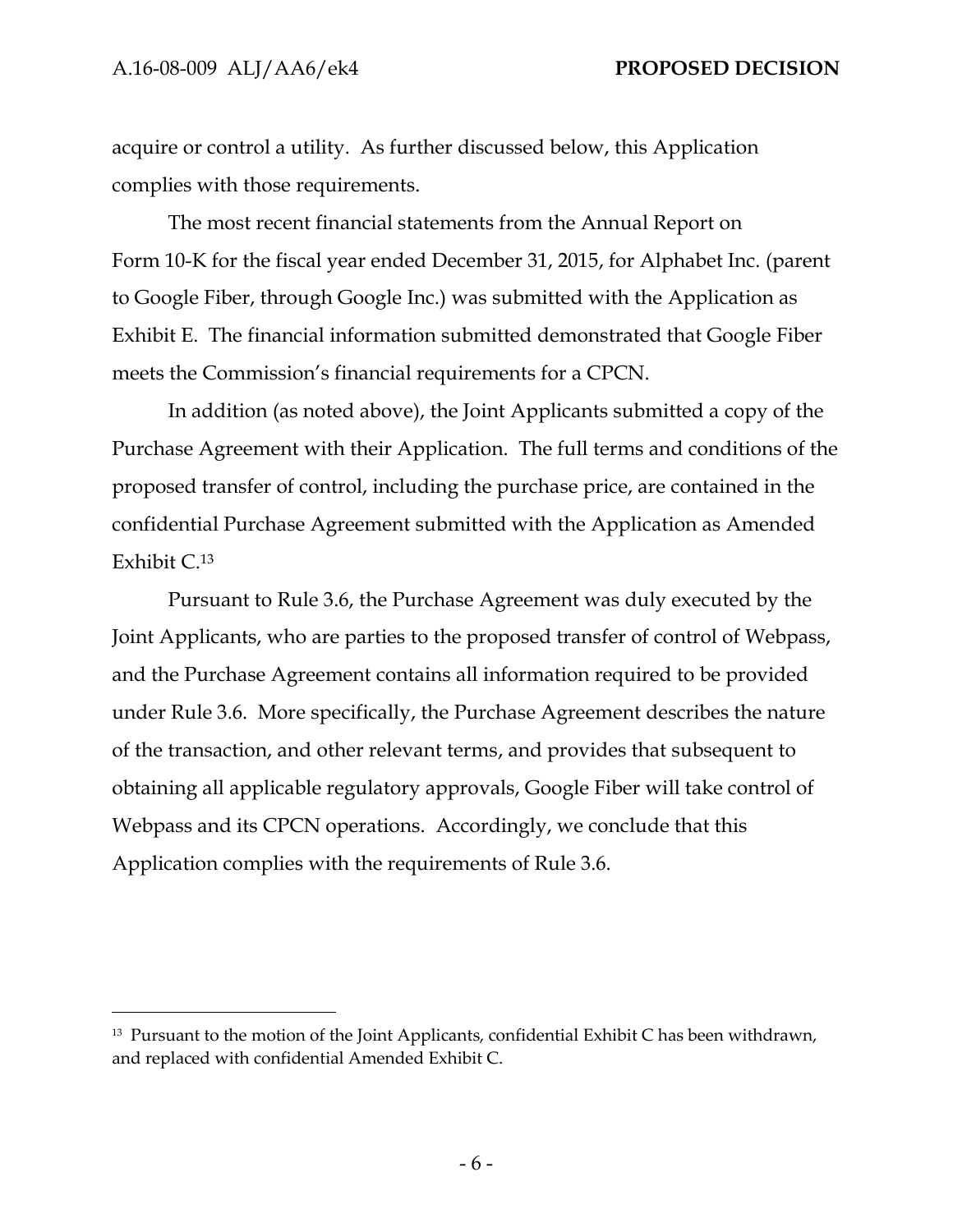### **3. Discussion**

## **3.1. Standard of Review under Section 854(a)**

Public Utilities Code Section 854 is applicable to this transaction, and Section 854, subsection (a) is the applicable subdivision. Subdivisions (b) and (c) of Section 854 do not apply, as both subdivisions are applicable only to transactions where a utility (that is a party to the transaction) has a gross annual California revenue exceeding \$500 million. Neither Google Fiber nor Webpass has gross annual California revenues exceeding \$500 million.

The standard generally applied by the Commission to determine if a transaction should be approved under Public Utilities Code Section 854(a) is whether the transaction will be "adverse to the public interest."<sup>14</sup>

In addition, the Commission has applied two major criteria for determining whether a CPCN should be granted or transferred under Public Utilities Code Section 1001. An applicant who desires to provide facilities-based interexchange services must demonstrate that it has a minimum of \$100,000 in cash or cash equivalent for operations of the company plus the costs of deposits to be paid to other carriers.15 An applicant is also required to make a reasonable showing of managerial and technical expertise in telecommunications or a related business.<sup>16</sup>

<sup>14</sup> *See*, for example, Quest Communications Corp., D.00-06-079, 2000 Cal. PUC LEXIS 645, \*18. This is also the standard applied by D.03-06-069 (2002 CalPUC LEXIS 975), in which the Commission authorized the transfer of control to EnCana, and by D.05-12-007 (2005 CalPUC LEXIS 527), which authorized the transfer of a 50% interest in the parent of Lodi Gas Storage, L.L.C.

<sup>&</sup>lt;sup>15</sup> The financial requirement for Competitive Local Exchange Carriers is contained in D.95-12-056, Appendix C. The financial requirement for NDIECs is contained in D.91-10-041.

<sup>16</sup> D.95-12-056 at Appendix C, Rule 4.A.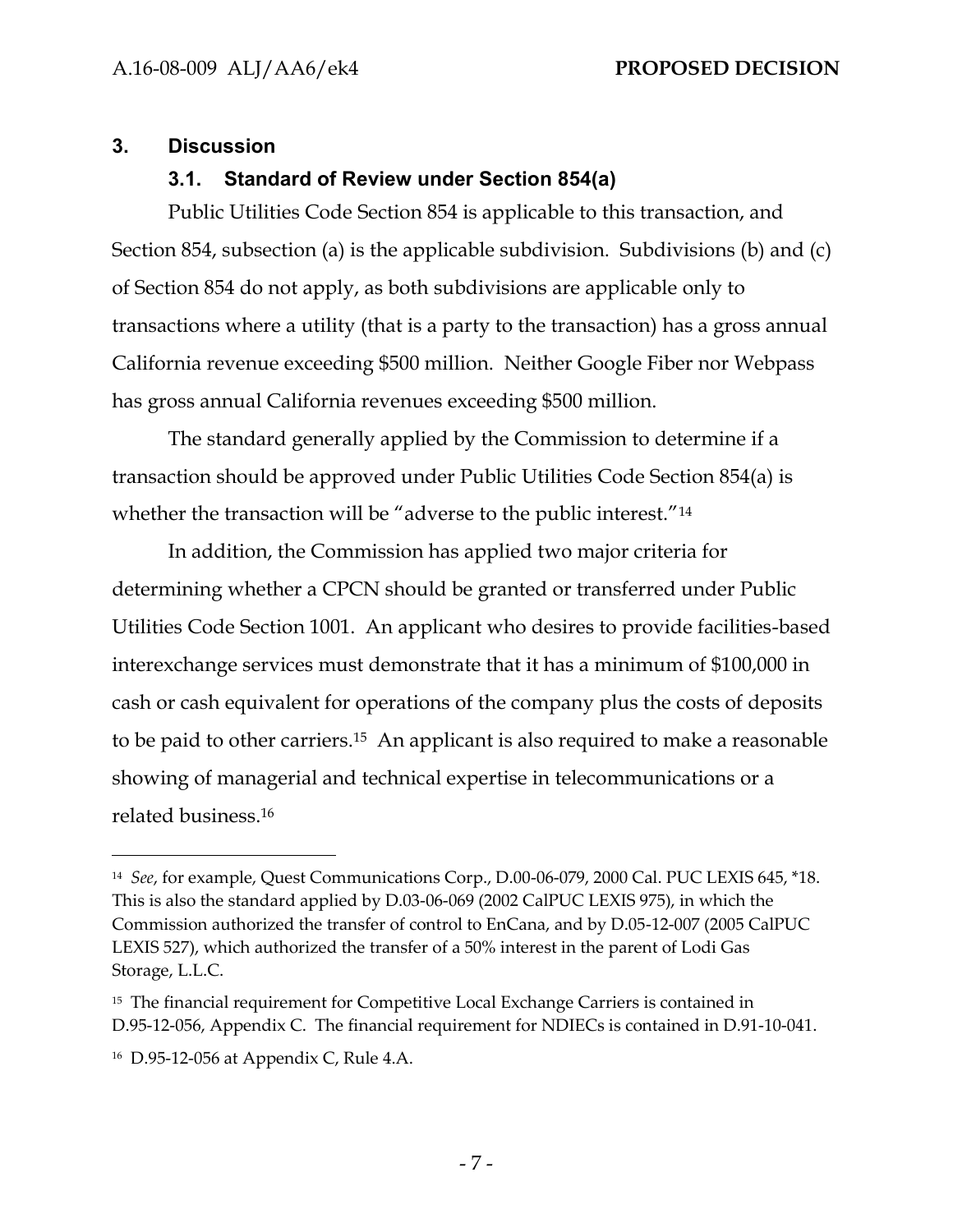#### **3.2. The Proposed Transaction is Not Adverse to the Public Interest**

The proposed transaction will result in a change in ownership of Webpass and a transfer of control of Webpass to Google Fiber. As a result of the transaction, Webpass will have access to the financial, operational, and managerial resources of Google Fiber, and Webpass will be relieved of administrative burdens including human resources, finance, and legal work, thus allowing the Webpass team to focus on developing its technology and services. Such strengthened support will enhance the competitive position of Webpass and benefit the California telecommunications marketplace consistent with the Commission's interests in fostering competition and diversity of services. Accordingly, the proposed transfer of control will serve the public interest.

The transaction will not result in the discontinuance, reduction, or impairment of any service to any customer in California, and the Joint Applicants will continue to comply with the terms and conditions of the CPCN. Following consummation of the proposed transaction, Webpass will continue its current operations without changes in its plans for applicable rates, terms, or conditions. The only change apparent to the customer should be that Google Fiber will be the owner of Webpass.

The requested transaction may be completed provided that it is not adverse to the public interest. As noted above, because the proposed transfer of control will serve the public interest, it cannot be said that this transaction is adverse to the public interest. Accordingly, the proposed transfer of control will be authorized by the Commission under Public Utilities Code Section 854.

- 8 -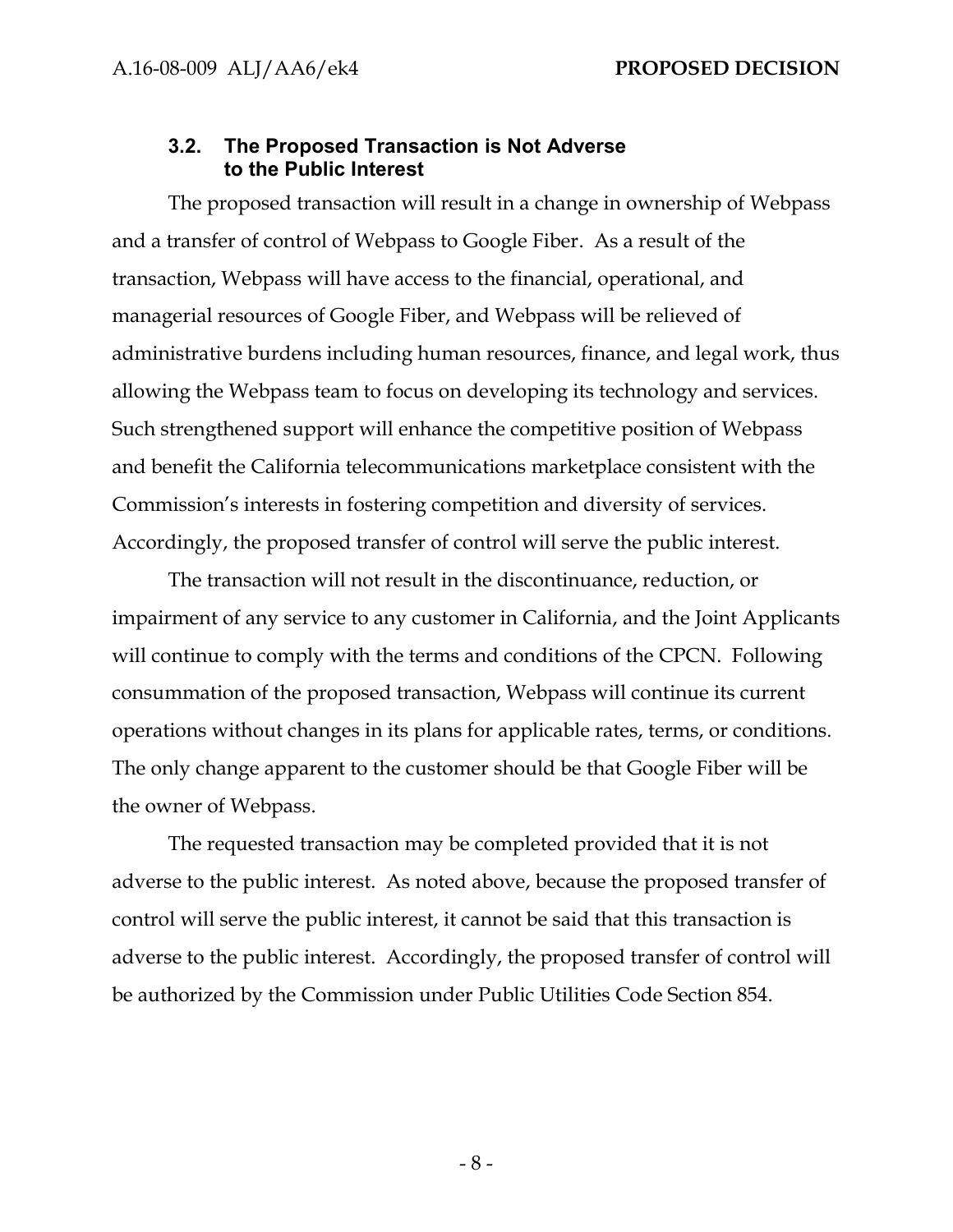#### **3.3. Google Fiber Meets the Requirements for a CPCN**

Google Fiber has provided financial documentation demonstrating that it has more than sufficient funds to meet the Commission's minimum financial requirements for a CPCN. The availability of sufficient funds will be subject to verification and review by the Commission for one year.

We also find that Google Fiber possesses the level of technical expertise necessary to qualify for a CPCN in California. In addition, the management team for Webpass will continue the CPCN operations following the transfer of control. This record demonstrates that Google Fiber has the technical and managerial qualifications to acquire and continue to operate Webpass' existing telecommunications operations in California and comply with CPCN requirements.

Pursuant to D.13-05-035, Ordering Paragraph 14, applicants for CPCN authority must disclose any regulatory fines, penalties, or sanctions they have received and any past bankruptcies as part of establishing the qualifications of management staff. The Joint Applicants have verified under penalty of perjury, to the best of their knowledge that no Applicant, and none of their affiliates, officers, directors, partners, agents, or owners (directly or indirectly) of more than ten percent of Applicant, or anyone acting in a management capacity for an Applicant: (a) held one of these positions with a company that filed for bankruptcy; (b) been personally found liable, or held one of these positions with a company that has been found liable, for fraud, dishonesty, failure to disclose, or misrepresentations to consumers or others; (c) been convicted of a felony; (d) been the subject of a criminal referral by judge or public agency; (e) had a telecommunications license or operating authority denied, suspended, revoked,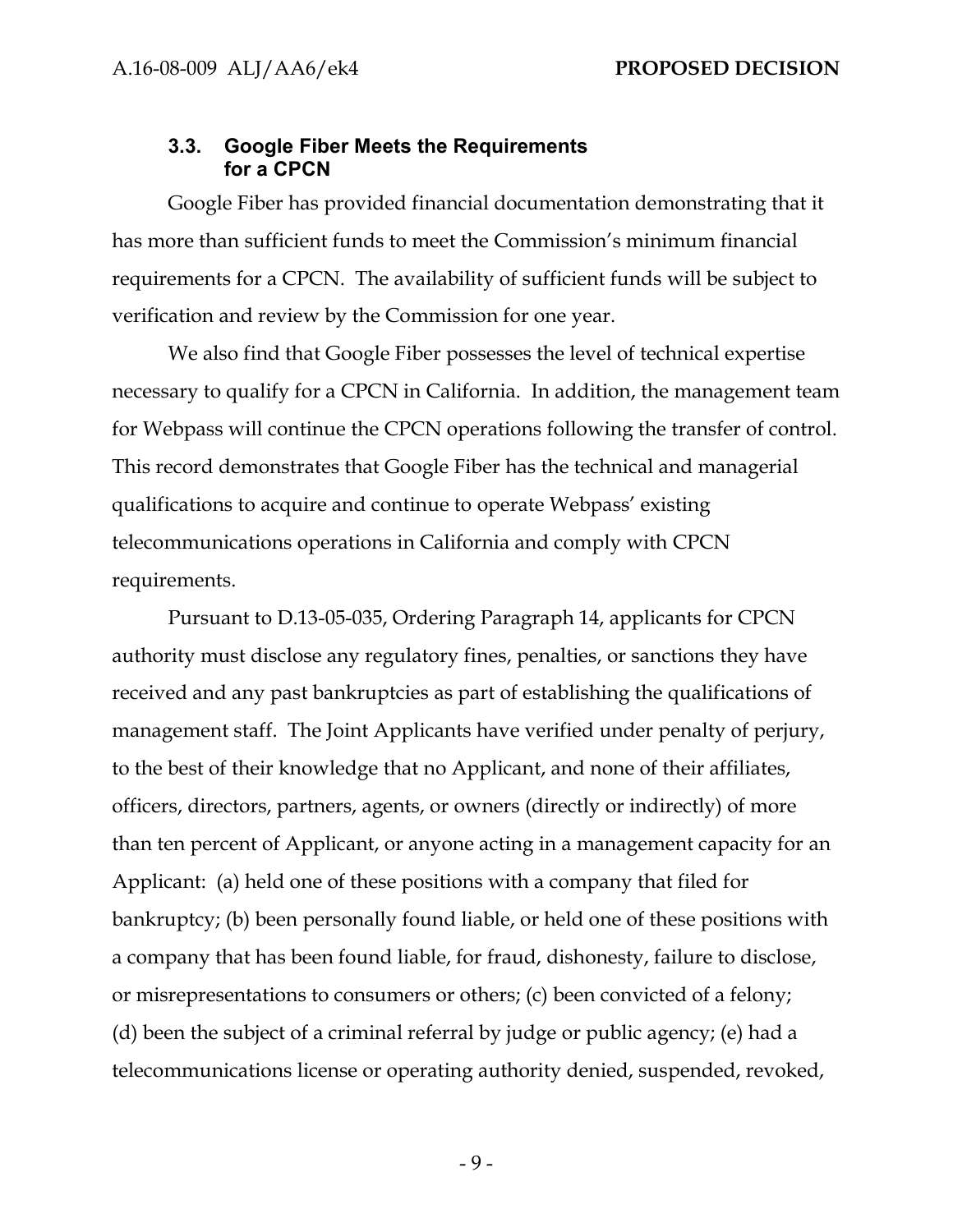or limited in any jurisdiction; (f) personally entered into a settlement, or held one of these positions with a company that has entered into settlement of criminal or civil claims involving violations of sections 17000 *et seq*., 17200 *et seq*., or 17500 *et seq.* of the California Business & Professions Code, or of any other statute, regulation, or decisional law relating to fraud, dishonesty, failure to disclose, or misrepresentations to consumers or others; (g) been found to have violated any statute, law, or rule pertaining to public utilities or other regulated industries; or (h) entered into any settlement agreements or made any voluntary payments or agreed to any other type of monetary forfeitures in resolution of any action by any regulatory body, agency, or attorney general.

The Joint Applicants have verified under penalty of perjury that, to the best of Joint Applicants' knowledge, neither Applicant, any affiliate, officer, director, partner, nor owner of more than ten percent of Joint Applicants, nor any person acting in such capacity whether or not formally appointed, is being or has been investigated by the Federal Communications Commission (FCC) or any law enforcement or regulatory agency for failure to comply with any law, rule or order. There is nothing in this record that contradicts these assertions.

In addition, while providing the above verification, the Joint Applicants explained that it is impracticable and unduly burdensome for the Joint Applicants to make the above verification for Google Inc. (parent of Google Fiber), and Alphabet Inc. (Google Fiber's ultimate parent), given the size of Alphabet Inc. and Google Inc., and their numerous affiliates, scale and diversity of operations around the world, and the large number of employees who might be deemed to be acting in a "management capacity." We agree that the verification required in D.13-05-035, Ordering Paragraph 14, is not required for

- 10 -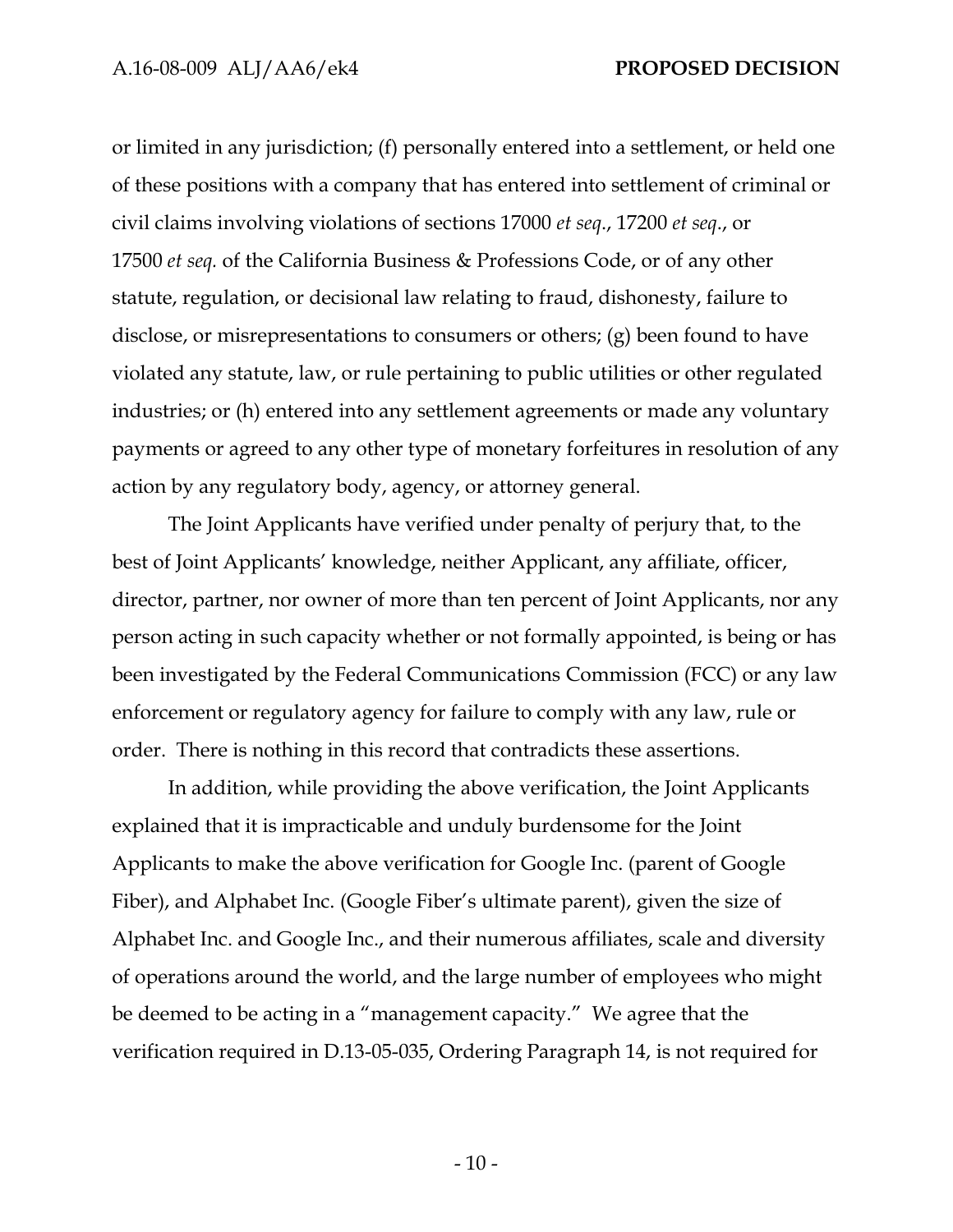Google Inc. and Alphabet Inc., as both, either jointly or severally, would not be involved in the direct control of Webpass or its CPCN operations in California.

Accordingly, we find that the Joint Applicants satisfied the requirements of D.13-05-035, and demonstrated sufficient financial strength, and managerial and technical expertise to satisfy Commission requirements for a CPCN.

In addition, we find that the transaction is in the public interest as it is not adverse to the public interest. The proposed transaction fulfills the requirements of Public Utilities Code Section 854, and the proposed transfer of control of Webpass to Google Fiber is in the public interest. Therefore, it is reasonable for the Commission to approve the transaction.

### **4. California Environmental Quality Act Compliance**

Pursuant to the California Environmental Quality Act (CEQA) <sup>17</sup> and Rule 2.4, the Commission is required to consider the environmental impacts and consequences of projects that are subject to Commission approval. While, in some cases, a change of ownership and/or control may alter approved projects, result in new projects, or change facility operations in ways that may have an environmental impact, the Joint Applicants state that the proposed transaction is not a "project" and thus appears to be unqualified for under CEQA. In addition, the Joint Applicants indicate that the proposed transaction does not have the potential to result in either a direct physical change in the environment or a reasonably foreseeable indirect physical change in the environment pursuant to CEQA.

<sup>17</sup> Public Resources Code § 21000 *et seq.*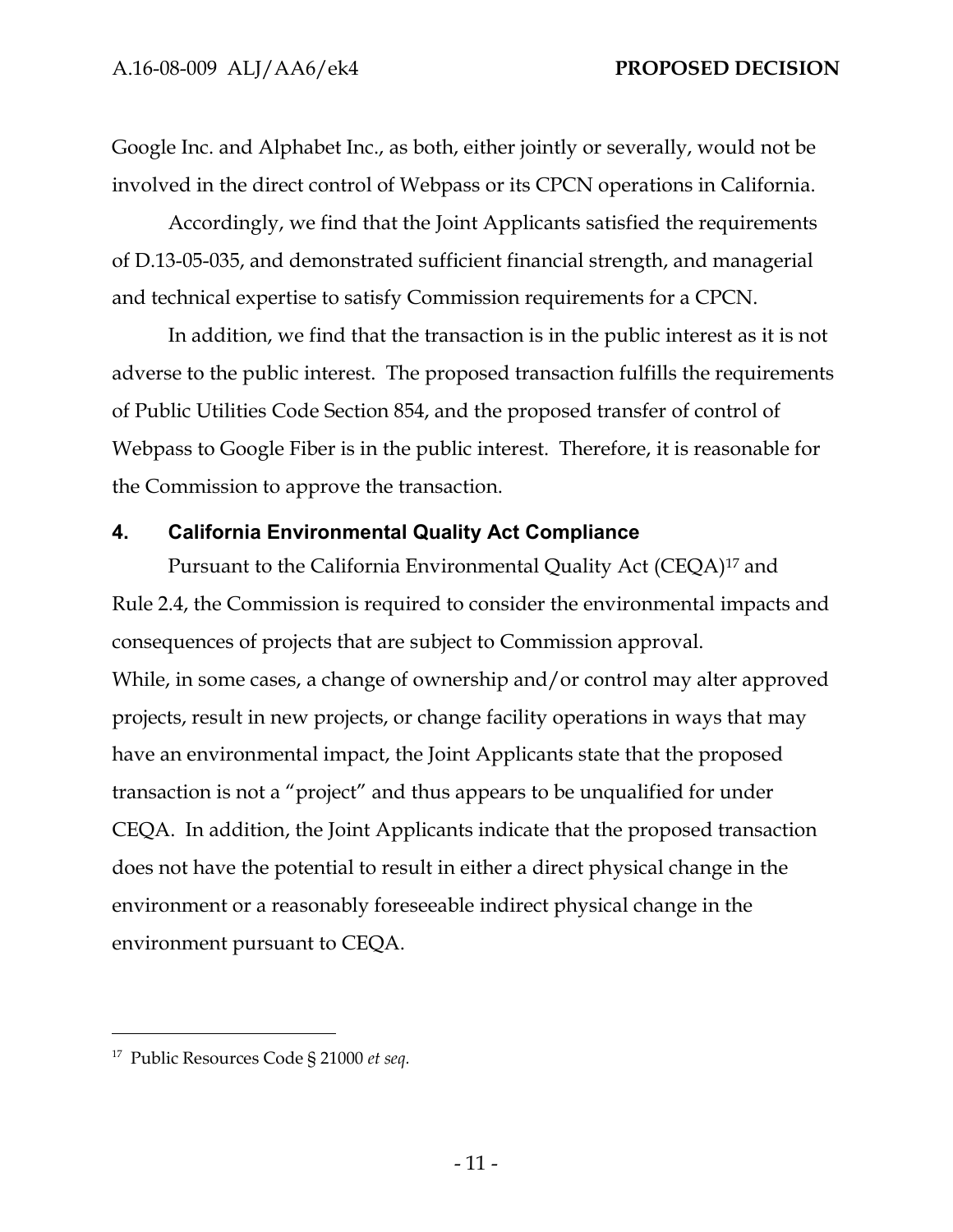Under these circumstances, we conclude with certainty that granting this Application will not have a significant adverse impact upon the environment. The proposed transaction qualifies for an exemption from CEQA pursuant to § 15061(b)(3) of the CEQA guidelines, <sup>18</sup> and the Commission does not need to perform any further environmental review before approving this proposed transfer of control to Webpass to Google Fiber. In the future, before Google Fiber and/or Webpass could embark on new projects or construct facilities under the CPCN (other than installing equipment in existing buildings or structures) each or both must file for additional authority and submit to any necessary CEQA review.

### **5. Safety Considerations**

With the adoption of the *Safety Policy Statement of the California Public Utilities Commission* on July 10, 2014, the Commission has, among other things, considered the potential safety implications of this proceeding. We are satisfied that Webpass and Google Fiber will meet the Commission's minimum safety goals and expectations of CLECs because: (1) Webpass and/or Google Fiber have taken steps to meet the financial requirements as set forth in this decision for a facilities-based CLEC, and (2) Webpass will remain a public utility that is required pursuant to Public Utilities Code Section 451 to "… furnish and maintain such adequate, efficient, just and reasonable service, instrumentalities, equipment, and facilities, including telephone facilities … as are necessary to promote the safety, health, comfort, and convenience of its patrons, employees, and the public."

<sup>18</sup> Title 14, California Code of Regulations, § 15000 *et seq*.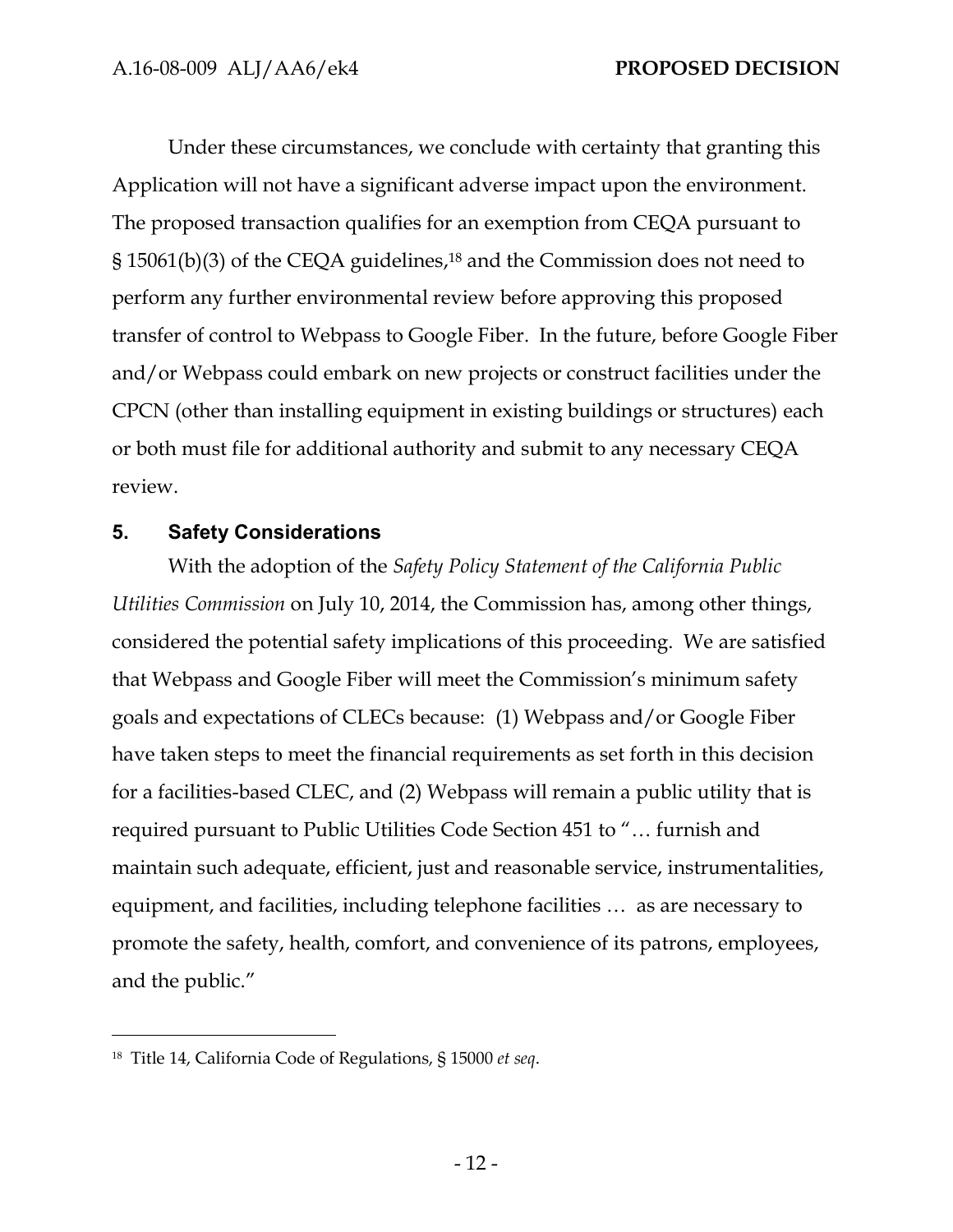#### **6. Conclusion**

This Application should be approved. This approval should not modify the terms and conditions associated with the CPCN granted to Webpass in D.15-04-011 in any way. Webpass should continue to be bound by the terms and conditions imposed on it as part of the CPCN granted in D.15-04-011.

## **7. Motion to Substitute Exhibit C with Amended Exhibit C**

On August 22, 2016, Joint Applicants filed a motion in this proceeding for leave to withdraw confidential Exhibit C and substitute it with a confidential "Amended and Restated Equity Interest Purchase Agreement" (Amended Exhibit C). According to the Joint Applicants, Amended Exhibit C is a revised/updated copy of Exhibit C, and Amended Exhibit C replaces and supersedes Exhibit C in entirety.

The Joint Applicants' motion to substitute the original confidential Equity Interest Purchase Agreement (Exhibit C) with the confidential Amended and Restated Equity Interest Purchase Agreement (Amended Exhibit C) is granted. Exhibit C shall be replaced and substituted Amended Exhibit C, and Exhibit C will be confidentially destroyed by the Commission and not retained.

#### **8. Request to File Under Seal**

Pursuant to Commission Rules of Practice and Procedure Rule 11.4, the Joint Applicants filed motions for leave to file both Exhibit C and the Amended Exhibit C as confidential materials under seal. According to the Applicants, the exhibits contain commercially-sensitive information the public release of which could result in an unfair business disadvantage and competitive harm to the Applicants. We have granted similar requests in the past, and do so here as well.

The confidential Amended and Restated Equity Interest Purchase Agreement (Amended Exhibit C) shall be placed under seal for a period of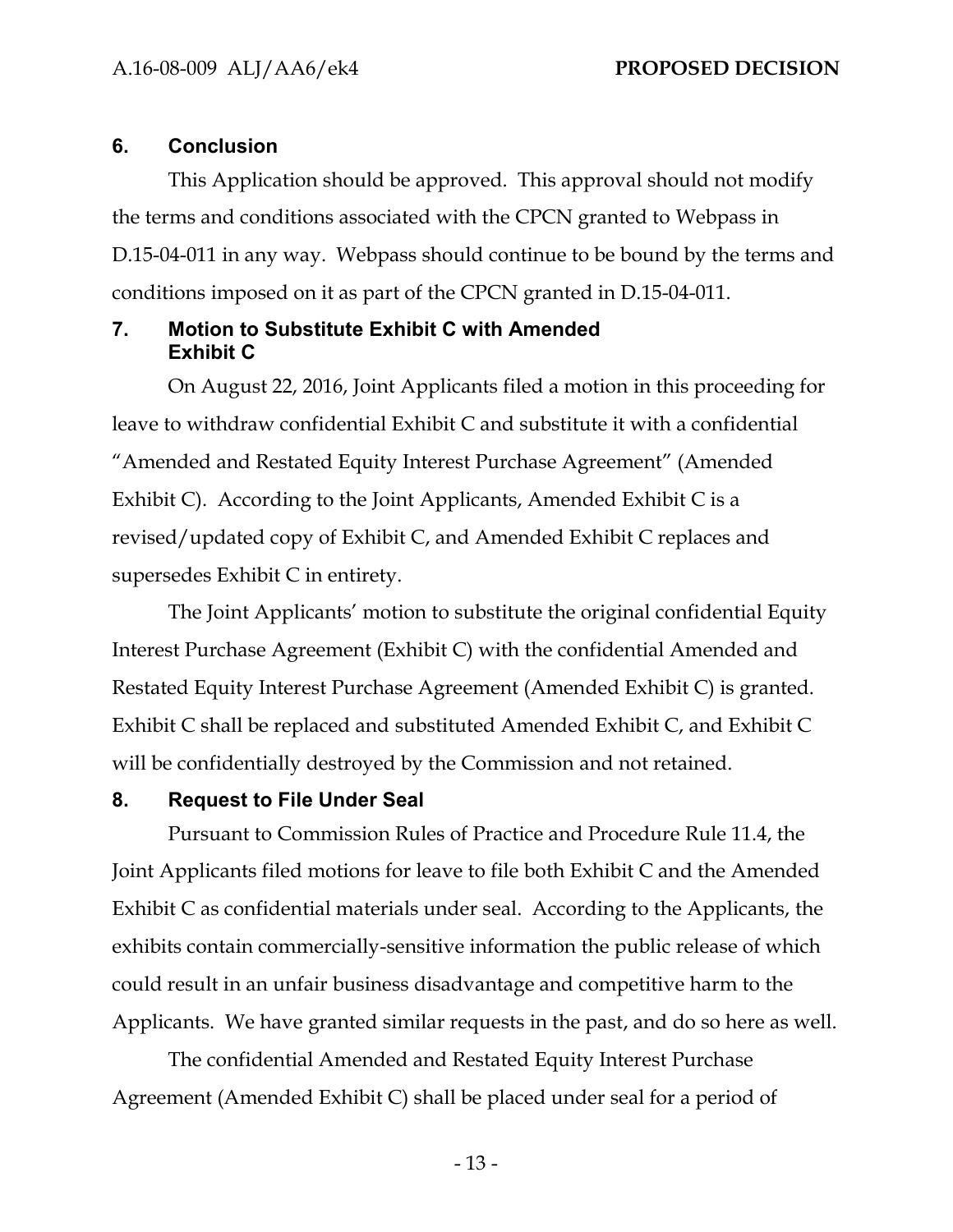three-year from the effective date of this Decision. During this three year period, this information shall not be publicly disclosed except on further Commission order or Administrative Law Judge ruling. If the Applicants believe that it is necessary for this information to remain under seal for longer than three years, the Applicants may file a new motion showing good cause for extending this order by no later than 30 days before the expiration of this order.

In addition, as indicated above, the confidential original Equity Interest Purchase Agreement (Exhibit C) shall be confidentially destroyed by the Commission immediately and will not be retained.

#### **9. Categorization and Need for Hearing**

In Resolution ALJ 176-3384, the Commission preliminarily determined the category of this proceeding to be ratemaking, and found that a hearing was not required. While this Application was initially protested by the NDC, NDC withdrew its protest on January 6, 2017, and requested that it be permitted to withdraw as a party in this proceeding. With NDC's request granted, the Application is no longer contested and there are no reasons to disturb the preliminary determination finding that no hearing is required. A public hearing is not necessary in this proceeding and no issue has been raised why this Application should not be granted.

#### **10. Assignment of Proceeding**

Liane M. Randolph is the assigned Commissioner and Adeniyi Ayoade is the assigned Administrative Law Judge in this proceeding.

#### **11. Waiver of Comment Period**

This is an uncontested matter in which the decision grants the relief requested. Accordingly, pursuant to Section 311(g)(2) of the Public Utilities Code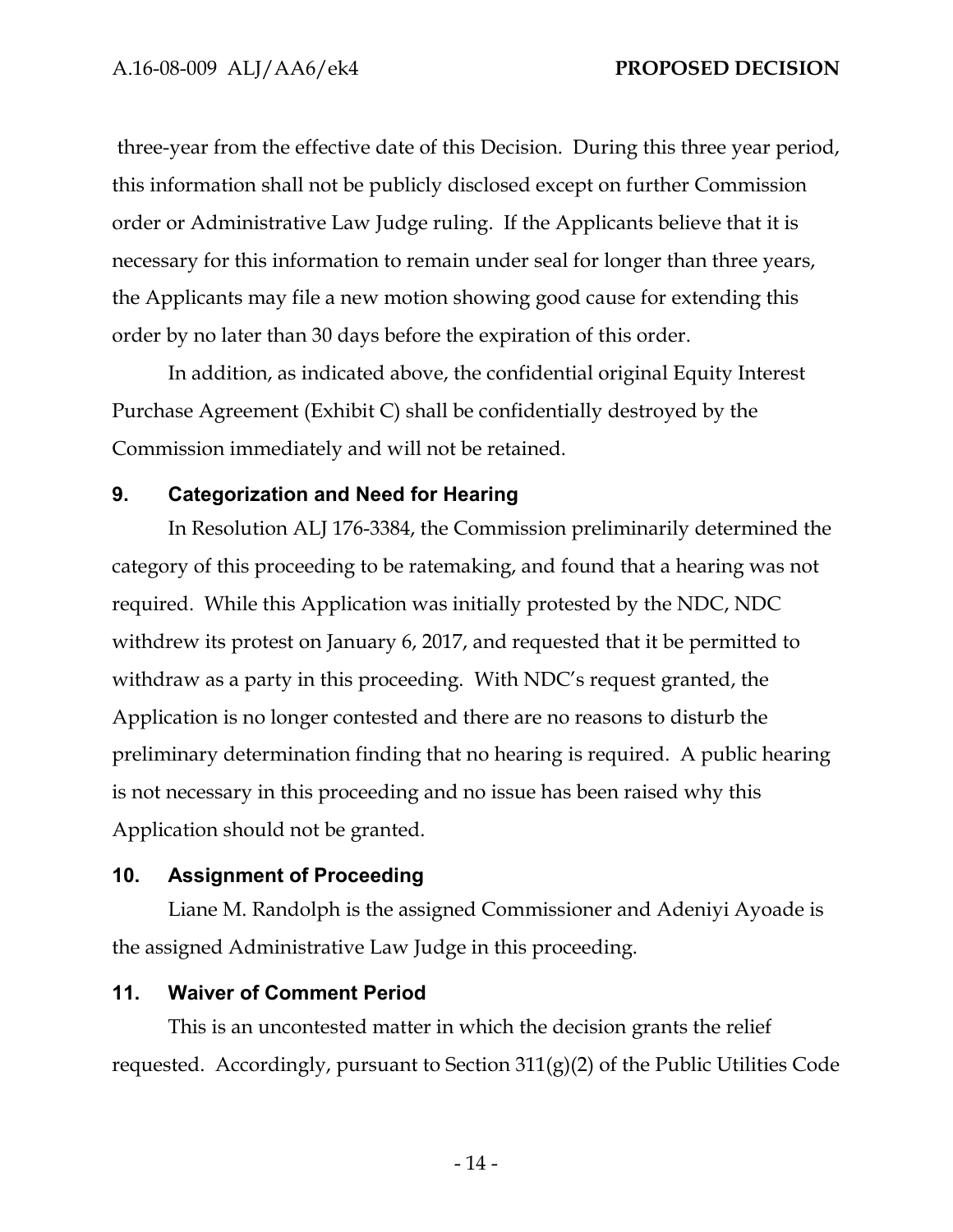and Rule 14.6(c)(2), the otherwise applicable 30-day period for public review and comment is waived.

## **Findings of Fact**

1. Webpass is a California limited liability company, which is in good standing and authorized to transact business in the State of California. Webpass' principal place of business is located at 267 8th Street, San Francisco, CA 94103.

2. The Commission granted Webpass a CPCN to provide full facilities-based and resold local exchange telecommunications services, and interexchange service in California as a NDIEC in D.15-04-011. The Commission issued Webpass Utility Identification Number U-7278-C.

3. Google Fiber is a Delaware company, and a wholly-owned subsidiary of Google Inc., which itself is a wholly-owned subsidiary of Alphabet Inc. (a publicly-traded company).

4. Google Fiber is in good standing in California, and is authorized to transact business in the State of California. Google Fiber's principal offices are at 1600 Amphitheatre Parkway, Mountain View, California 94043.

5. Google Fiber and Webpass are the Joint Applicants that filed A.16-08-009, the subject of this decision.

6. Neither Google Fiber nor Webpass is a utility that has a gross annual California revenue exceeding \$500 million.

7. On June 22, 2016, Google Fiber and Webpass executed a purchase agreement which provides that Google Fiber will acquire Webpass. Upon the approval by the Commission and the completion of the proposed transaction, Webpass will become a wholly-owned subsidiary of Google Fiber.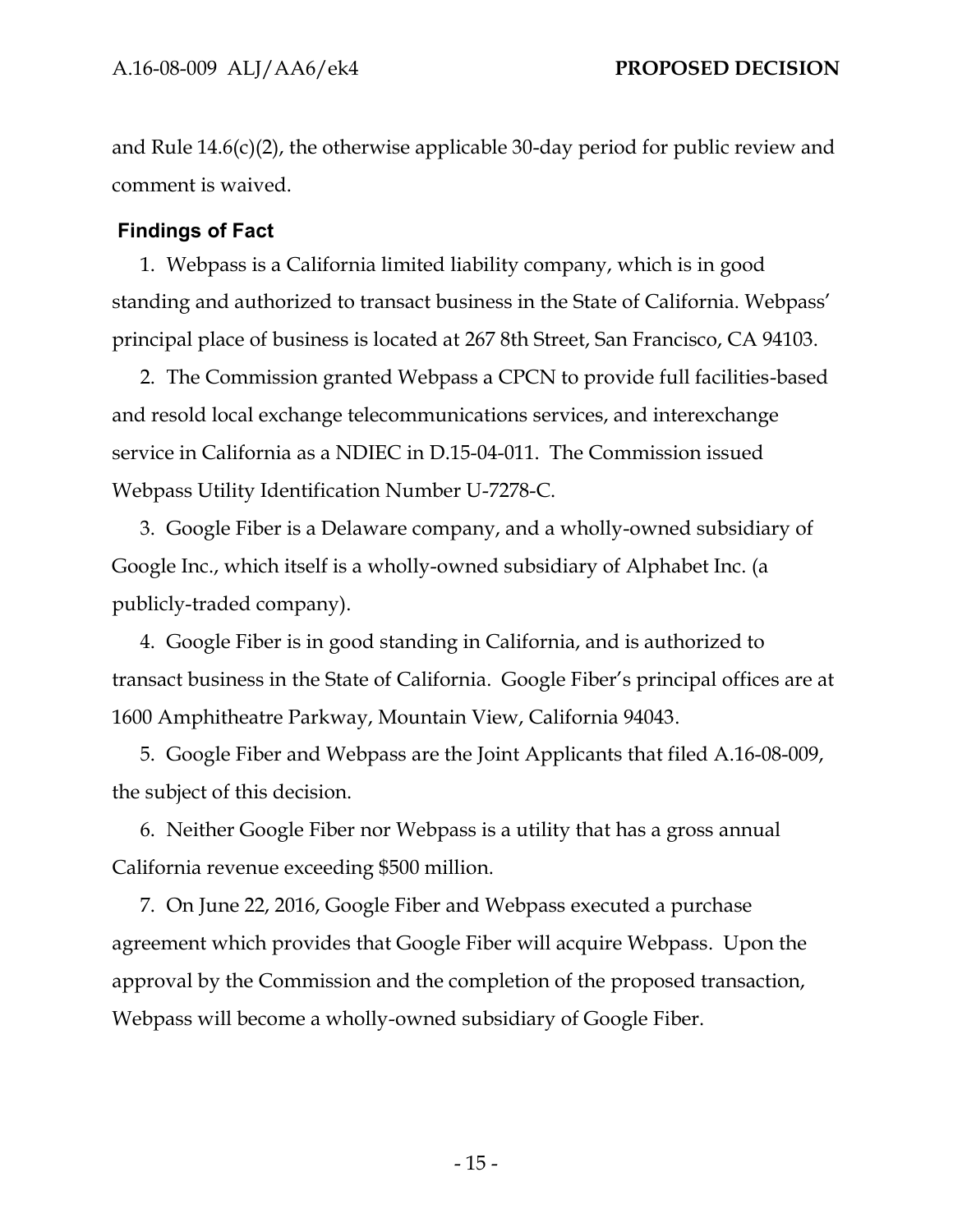8. On August 22, 2016, the Joint Applicants requested to substitute the June 22, 2016 purchase agreement with an Amended and Restated Equity Interest Purchase Agreement dated August 16, 2016.

9. In this Application filed on August 15, 2016, Google Fiber and Webpass (Joint Applicants) seeks Commission approval for the proposed transfer of control of Webpass to Google Fiber.

10. The proposed transaction will transfer control and/or ownership of Webpass to Google Fiber, and Google Fiber will acquire all equity interests in Webpass.

11. The proposed transaction will not result in the transfer of the CPCN granted by the Commission to Webpass or its customers, and when consummated, the transaction will not result in immediate changes to the day-today operations of Webpass, and will not adversely affect any of Webpass' current operations in California.

12. Following consummation of the proposed transaction, Webpass will continue its current operations without changes in its applicable rates, terms, or conditions of service. The transaction will not result in the discontinuance, reduction, or impairment of any service to any customer in California.

13. The proposed transaction will have no significant impact on competition or the marketplace.

14. The proposed transaction will not have an adverse effect on the public interest.

15. The proposed transaction will not have an adverse impact on safety.

16. Webpass will continue to be bound by the terms and conditions prescribed by the Commission in D.15-04-011 for its CPCN operations.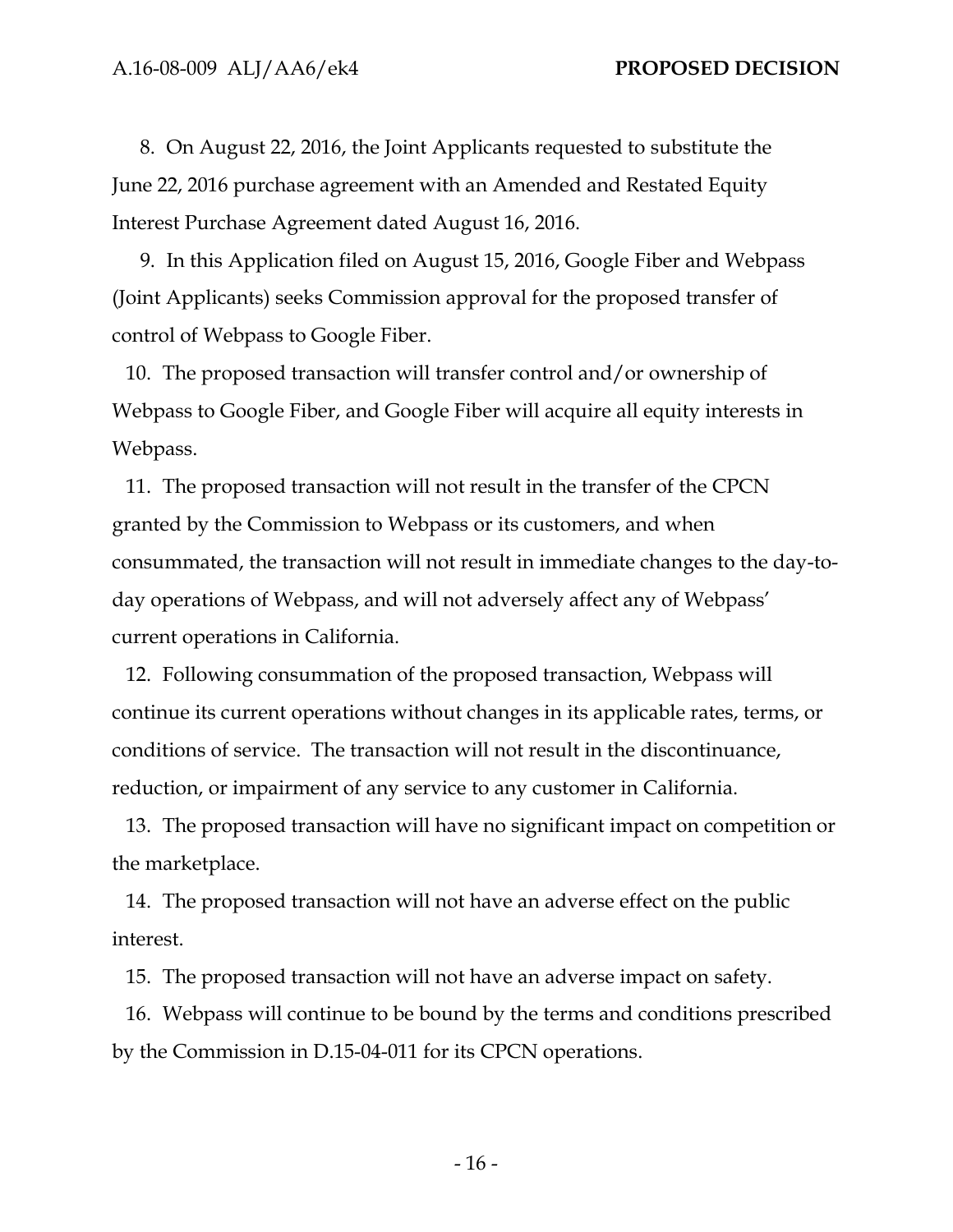17. This change of ownership and control will have no significant effect on the environment.

18. The Joint Applicants demonstrated sufficient financial strength, and managerial and technical expertise, to satisfy Commission requirements for granting of a CPCN.

19. No one associated with or employed by Webpass or Google Fiber as an affiliate, officer, director, partner, agent, or owner of more than ten percent of them, except as noted by the Application: (a) held one of these positions with a company that filed for bankruptcy; (b) been personally found liable, or held one of these positions with a company that has been found liable, for fraud, dishonesty, failure to disclose, or misrepresentations to consumers or others; (c) been convicted of a felony; (d) been the subject of a criminal referral by judge or public agency; (e) had a telecommunications license or operating authority denied, suspended, revoked, or limited in any jurisdiction; (f) personally entered into a settlement, or held one of these positions with a company that has entered into settlement of criminal or civil claims involving violations of sections 17000 *et seq*., 17200 *et seq*., or 17500 *et seq*. of the California Business & Professions Code, or of any other statute, regulation, or decisional law relating to fraud, dishonesty, failure to disclose, or misrepresentations to consumers or others; or (g) been found to have violated any statute, law, or rule pertaining to public utilities or other regulated industries; (h) entered into any settlement agreements or made any voluntary payments or agreed to any other type of monetary forfeitures in resolution of any action by any regulatory body, agency, or attorney general; or (i) is being, or has been investigated by the FCC or any law enforcement or regulatory agency for failure to comply with any law, rule or order.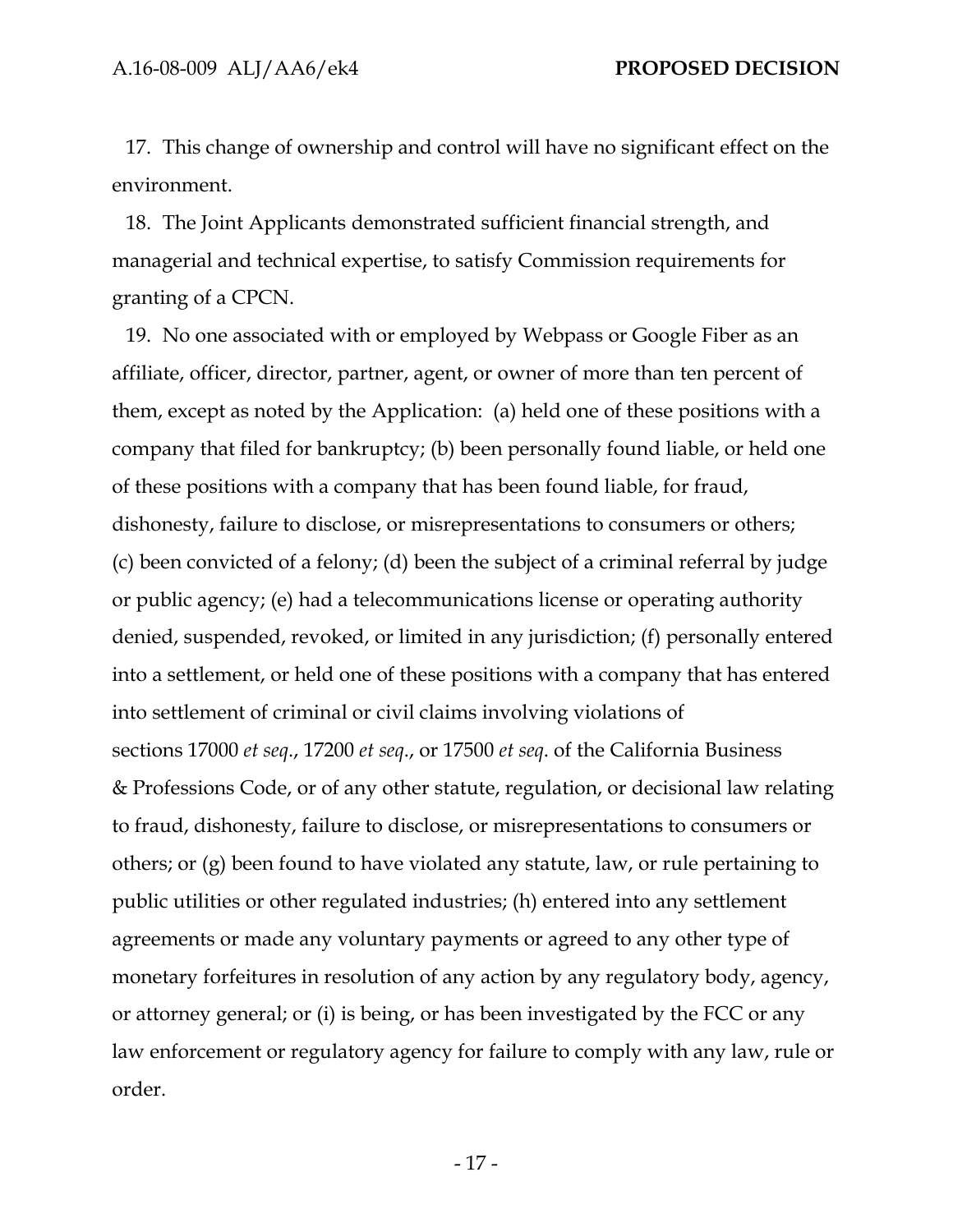20. Pursuant to the Commission's Rules of Practice and Procedure Rule 11.4, Webpass and Google Fiber filed motions for leave to file Exhibit C to the Application, and Amended Exhibit C as confidential materials under seal.

21. The Joint Applicants have requested to withdraw Exhibit C and substitute it with Amended Exhibit C.

#### **Conclusions of Law**

1. Webpass should continue to be subject to the Commission jurisdiction in the same manner as it is was prior to the transfer of control.

2. The proposed transaction constitutes a change of control, within the meaning of Public Utilities Code Section 854.

3. Public Utilities Code Section 854, subsections (b) and (c) do not apply to this transaction.

4. Public Utilities Code Section 854(a) provides that no person or corporation shall merge, acquire, or directly or indirectly control a public utility organized and doing business in California without first securing authorization from the Commission.

5. The standard generally applied by the Commission to determine if a transaction should be approved under Section 854(a) is whether the transaction will be "adverse to the public interest."

6. The Application should be granted under Public Utilities Code Section 854(a).

7. This transfer of control qualifies for an exemption from CEQA under CEQA guidelines § 15061(b)(3) and therefore, additional environmental review is not required.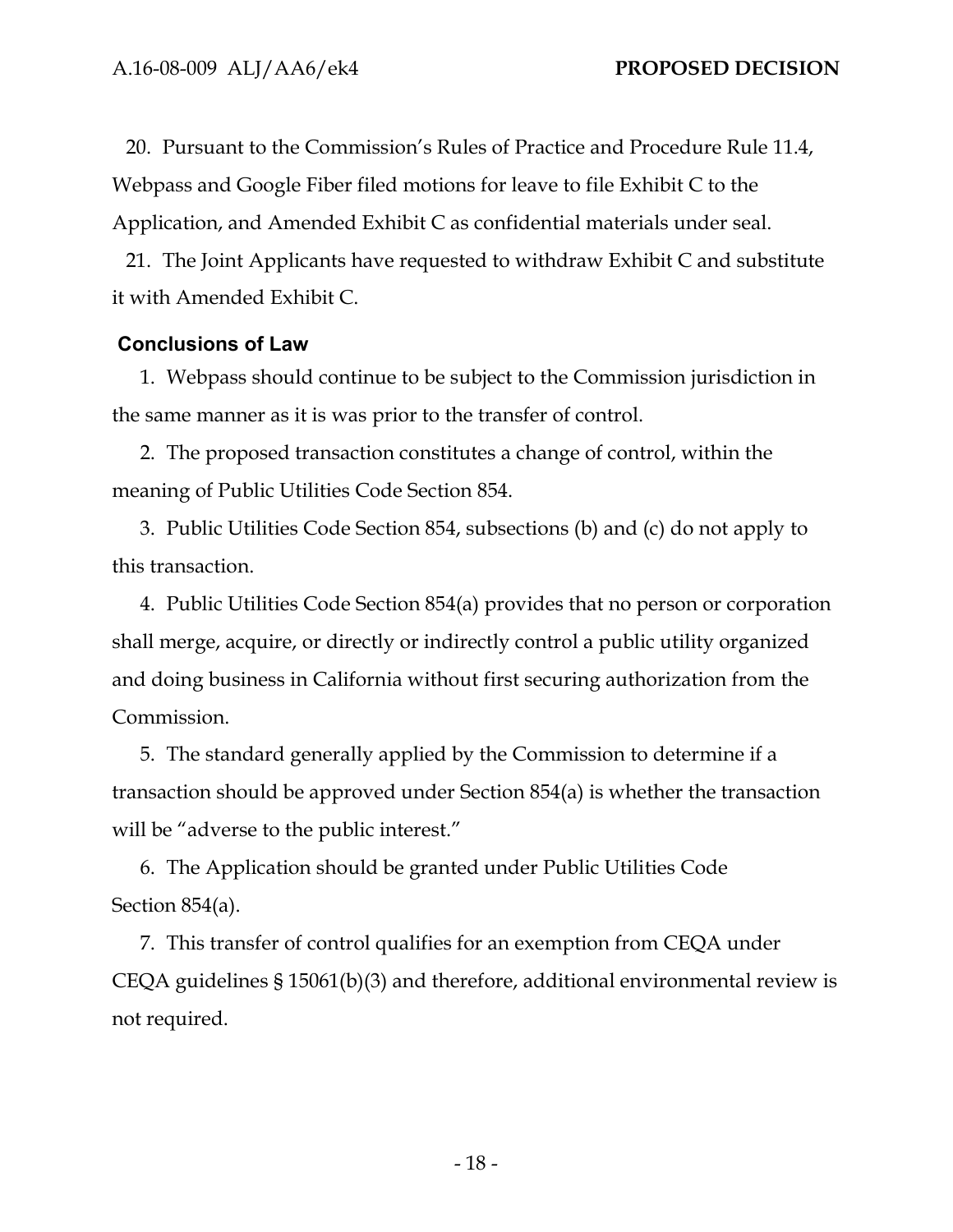8. Joint Applicants satisfied the requirements of D.13-05-035, and demonstrated sufficient financial strength, and managerial and technical expertise to satisfy Commission requirements for a CPCN.

9. Webpass should continue to be bound by the terms and conditions of Webpass' CPCN granted in D.15-04-011.

10. The Joint Applicants' motion to withdraw Exhibit C and replace it with Amended Exhibit C should be granted, and Exhibit C should be confidentially destroyed by the Commission.

11. The Joint Applicants' motion to file Amended Exhibit C to the Application under seal should be granted for three years.

12. Evidentiary hearings are not necessary. The preliminary determinations in Resolution ALJ 176-3384 need not be disturbed.

13. A.16-08-009 should be closed.

## **ORDER**

#### **IT IS ORDERED** that:

1. The Application of Webpass Telecommunications, LLC, and Google Fiber Inc. for the approval of the transfer of control of Webpass Telecommunications, LLC, to Google Fiber Inc. is approved pursuant to Section 854 of the California Public Utilities Code.

2. Webpass Telecommunications, LLC, shall continue to be bound by all terms and conditions of Webpass Telecommunications, LLC's Certificate of Public Convenience and Necessity, as granted by Decision 15-04-011.

3. The authority granted by this decision shall expire if not exercised within 12 months from the effective date of this decision.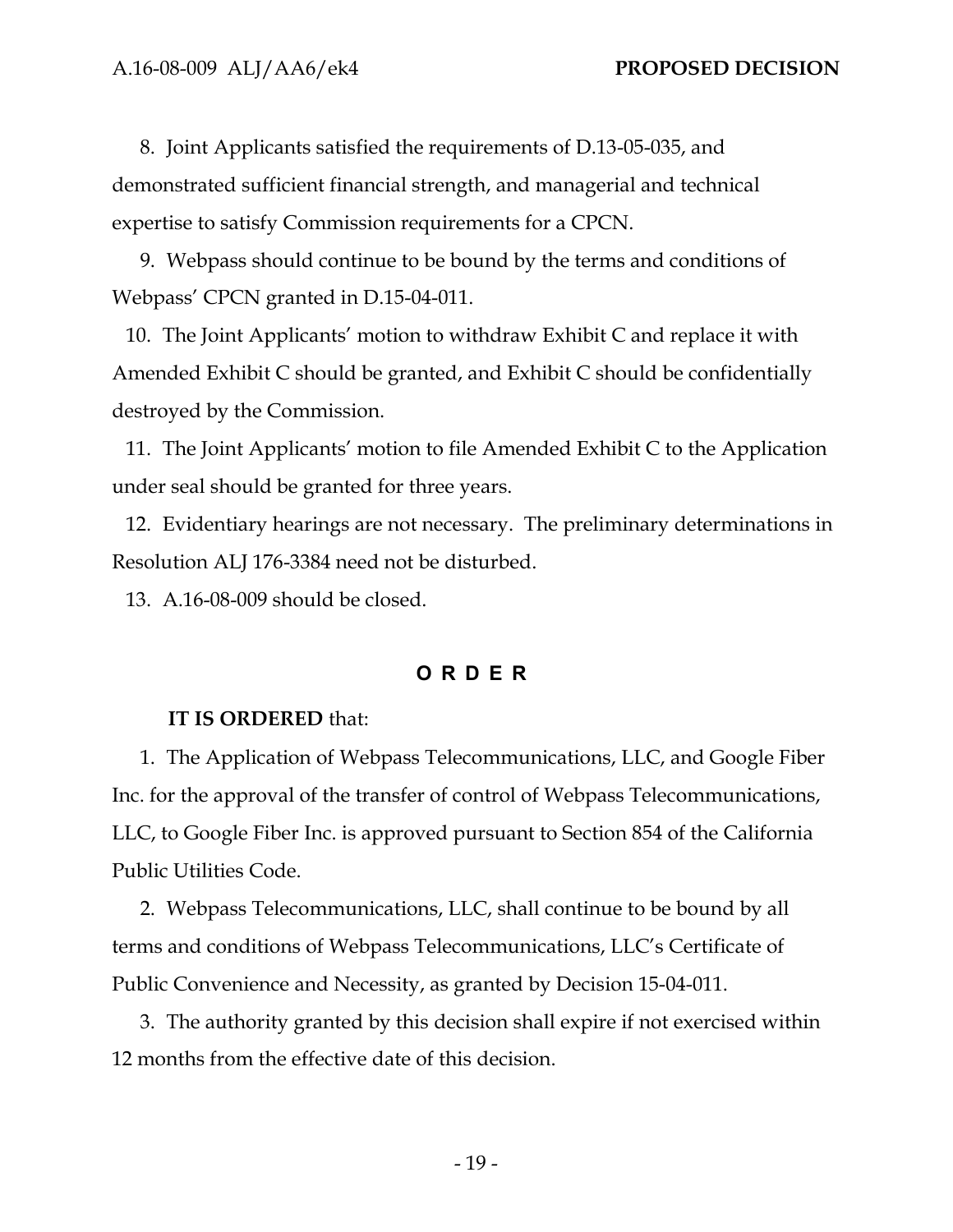4. The motion of Webpass Telecommunications, LLC, and Google Fiber Inc. to withdraw Exhibit C to the Application and replace it with Amended Exhibit C is granted. Exhibit C shall be confidentially destroyed by the Commission.

5. The motion of Webpass Telecommunications, LLC, and Google Fiber Inc., to file under seal Amended Exhibit C is granted for a period of three years from the effective date of this Decision. During this three-year period, the information contained in Amended Exhibit C shall not be publicly disclosed except on further Commission order or Administrative Law Judge ruling. If the Joint Applicants believe that it is necessary for this information to remain under seal for longer than three years, the Applicants may file a new motion showing good cause for extending this order by no later than 30 days before the expiration of this order.

6. Application 16-08-009 is closed.

This order is effective today.

Dated \_\_\_\_\_\_\_\_\_\_\_\_\_\_\_\_\_\_\_\_\_, at San Francisco, California.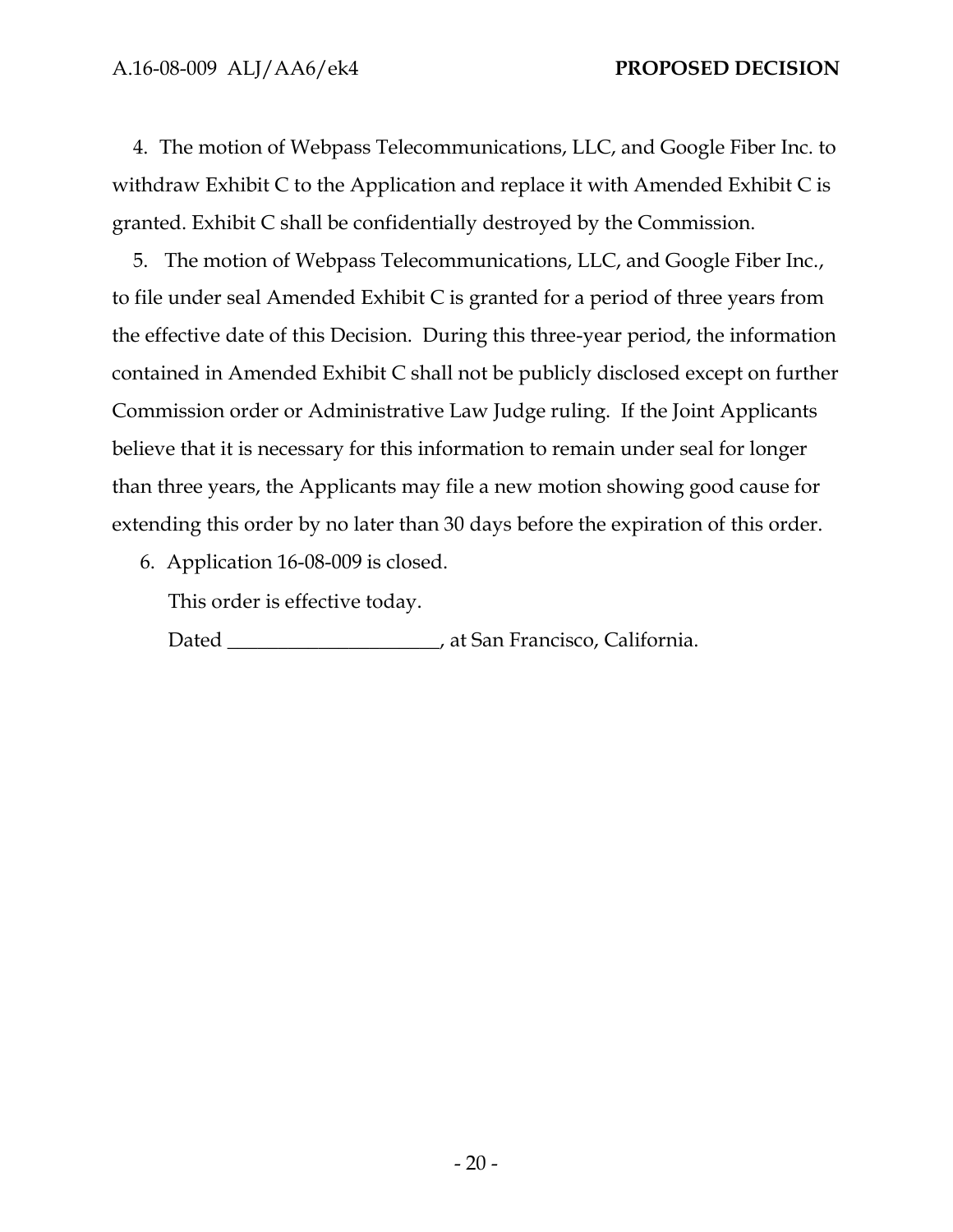# ATTACHMENT 1

Webpass Telecommunications, LLC (Pre-Acquisition by Google Fiber, Inc.)

\*Webpass Telecommunications, LLC is wholly owned by Charles Barr.



# (END OF ATTACHMENT A)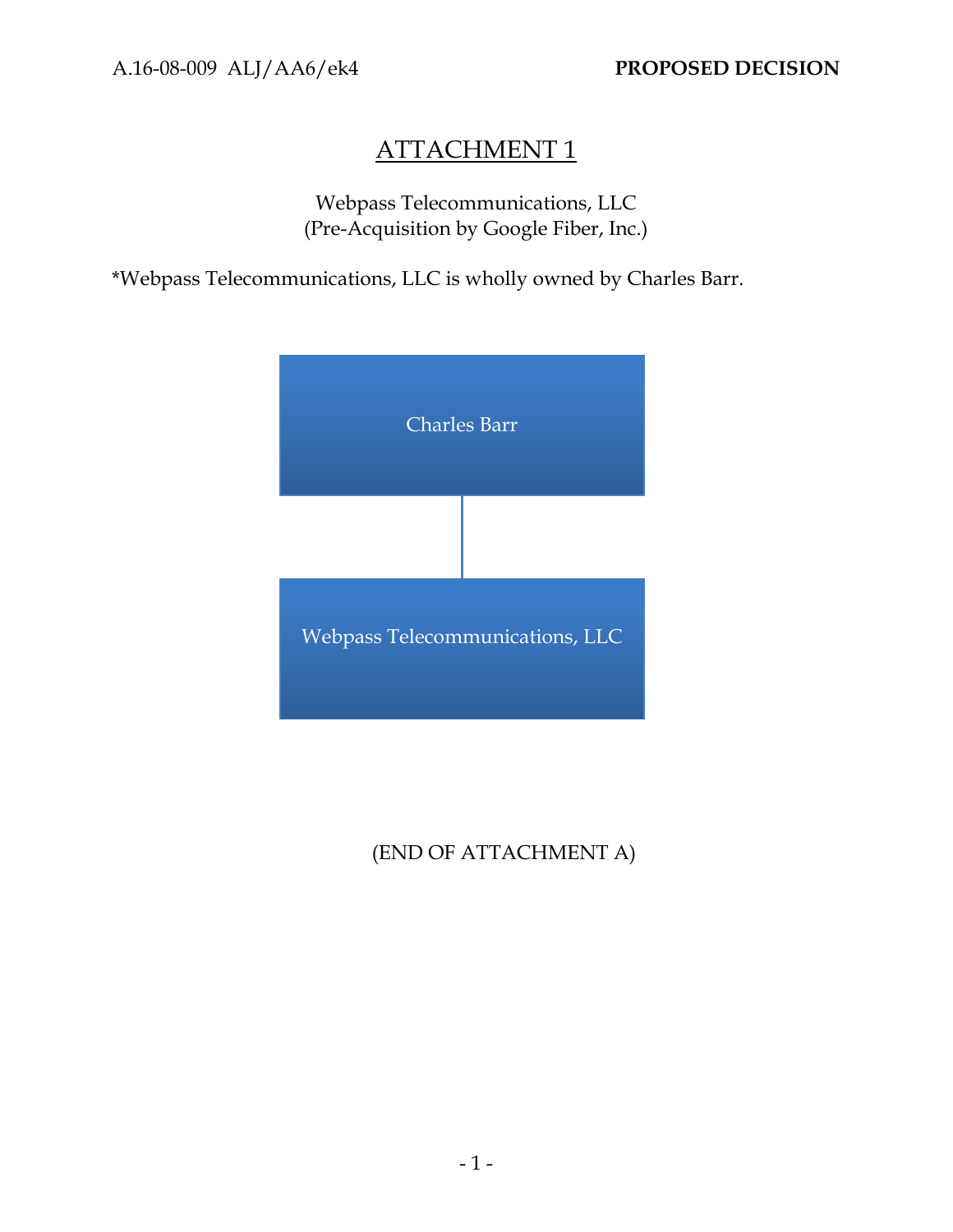# ATTACHMENT 2

## Alphabet Organization Chart

\*All companies below are wholly owned subsidiaries of their parent company.



## (END OF ATTACHMENT 2)